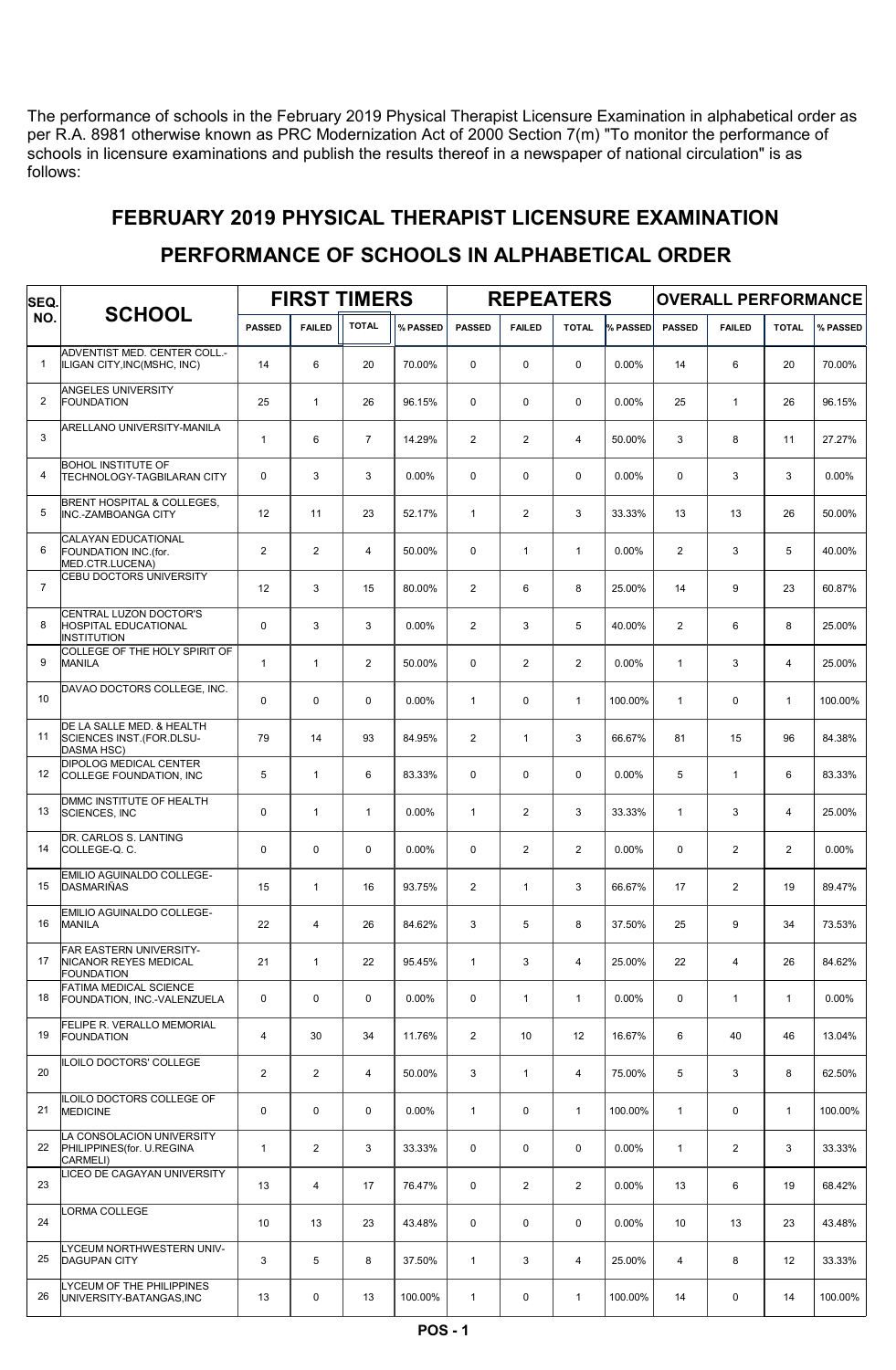# PERFORMANCE OF SCHOOLS IN ALPHABETICAL ORDER FEBRUARY 2019 PHYSICAL THERAPIST LICENSURE EXAMINATION

| SEQ. |                                                                  |                |                | <b>FIRST TIMERS</b> |          | <b>REPEATERS</b> |                |                |          | <b>OVERALL PERFORMANCE</b> |                |                |          |
|------|------------------------------------------------------------------|----------------|----------------|---------------------|----------|------------------|----------------|----------------|----------|----------------------------|----------------|----------------|----------|
| NO.  | <b>SCHOOL</b>                                                    | <b>PASSED</b>  | <b>FAILED</b>  | <b>TOTAL</b>        | % PASSED | <b>PASSED</b>    | <b>FAILED</b>  | <b>TOTAL</b>   | % PASSED | <b>PASSED</b>              | <b>FAILED</b>  | <b>TOTAL</b>   | % PASSED |
| 27   | <b>MANILA ADVENTIST</b><br>COLLEGE(FOR MLA ADV. MCSMA)           | 15             | 5              | 20                  | 75.00%   | $\mathbf{1}$     | 3              | $\overline{4}$ | 25.00%   | 16                         | 8              | 24             | 66.67%   |
| 28   | MANILA CENTRAL UNIVERSITY-<br><b>CALOOCAN CITY</b>               | $\overline{2}$ | $\Omega$       | $\overline{2}$      | 100.00%  | 3                | 3              | 6              | 50.00%   | 5                          | 3              | 8              | 62.50%   |
| 29   | <b>MARIANO MARCOS STATE</b><br>UNIVERSITY-BATAC                  | 44             | $\overline{4}$ | 48                  | 91.67%   | $\mathbf 0$      | $\mathbf{1}$   | $\mathbf{1}$   | 0.00%    | 44                         | 5              | 49             | 89.80%   |
| 30   | MEDICAL COLLEGE OF<br>NORTHERN PHILIPPINES                       | 11             | 11             | 22                  | 50.00%   | 3                | $\overline{4}$ | $\overline{7}$ | 42.86%   | 14                         | 15             | 29             | 48.28%   |
| 31   | MEDINA COLLEGE-OZAMIS CITY                                       | 0              | $\mathbf 0$    | $\mathbf 0$         | 0.00%    | $\mathbf 0$      | $\mathbf{1}$   | $\mathbf{1}$   | 0.00%    | $\mathbf 0$                | $\mathbf{1}$   | $\mathbf{1}$   | 0.00%    |
| 32   | <b>MINDANAO MEDICAL</b><br><b>FOUNDATION COLLEGE</b>             | 10             | $\overline{4}$ | 14                  | 71.43%   | $\mathbf 0$      | $\mathbf{1}$   | $\mathbf{1}$   | 0.00%    | 10                         | 5              | 15             | 66.67%   |
| 33   | NORTHWESTERN UNIVERSITY                                          | $\mathbf{2}$   | 13             | 15                  | 13.33%   | $\mathbf{1}$     | $\overline{2}$ | 3              | 33.33%   | 3                          | 15             | 18             | 16.67%   |
| 34   | <b>OUR LADY OF FATIMA</b><br>UNIVERSITY-ANTIPOLO CITY            | 15             | 12             | 27                  | 55.56%   | 3                | $\mathbf{1}$   | $\overline{4}$ | 75.00%   | 18                         | 13             | 31             | 58.06%   |
| 35   | OUR LADY OF FATIMA<br>UNIVERSITY-QC                              | 11             | 3              | 14                  | 78.57%   | 4                | 5              | 9              | 44.44%   | 15                         | 8              | 23             | 65.22%   |
| 36   | <b>OUR LADY OF FATIMA</b><br>UNIVERSITY-VALENZUELA               | 22             | 3              | 25                  | 88.00%   | $\overline{4}$   | 14             | 18             | 22.22%   | 26                         | 17             | 43             | 60.47%   |
| 37   | PAMANTASAN NG LUNGSOD NG<br><b>MAYNILA</b>                       | 3              | $\Omega$       | 3                   | 100.00%  | 4                | $\mathbf 0$    | $\overline{4}$ | 100.00%  | $\overline{7}$             | $\mathbf 0$    | $\overline{7}$ | 100.00%  |
| 38   | PERPETUAL HELP COLLEGE OF<br><b>MANILA</b>                       | 3              | $\overline{7}$ | 10                  | 30.00%   | $\mathbf{1}$     | $\overline{7}$ | 8              | 12.50%   | $\overline{4}$             | 14             | 18             | 22.22%   |
| 39   | PHILIPPINE COLLEGE OF HEALTH<br>& SCIENCES                       | 0              | $\mathbf 0$    | $\mathbf 0$         | 0.00%    | $\mathbf 0$      | 3              | 3              | 0.00%    | $\mathbf 0$                | 3              | 3              | 0.00%    |
| 40   | PHILIPPINE REHAB.INSTITUTE<br>FOUNDATION, INC.-<br>GUAGUA, PAMP. | 0              | $\mathbf{1}$   | $\mathbf{1}$        | 0.00%    | $\mathbf 0$      | 3              | 3              | 0.00%    | $\mathbf 0$                | $\overline{4}$ | $\overline{4}$ | $0.00\%$ |
| 41   | PHILIPPINE REHAB.INSTITUTE<br>FOUNDATION, INC.-QUEZON CITY       | $\overline{2}$ | 3              | 5                   | 40.00%   | $\overline{2}$   | 10             | 12             | 16.67%   | $\overline{4}$             | 13             | 17             | 23.53%   |
| 42   | PINES CITY COLLEGE (PCEC)                                        | 3              | 3              | 6                   | 50.00%   | $\mathbf{1}$     | 3              | $\overline{4}$ | 25.00%   | $\overline{4}$             | 6              | 10             | 40.00%   |
| 43   | REMEDIOS T. ROMUALDEZ<br><b>MEDICAL FOUNDATION</b>               | 17             | $\overline{7}$ | 24                  | 70.83%   | $\mathbf{1}$     | 0              | $\mathbf{1}$   | 100.00%  | 18                         | $\overline{7}$ | 25             | 72.00%   |
| 44   | <b>RIVERSIDE COLLEGE</b>                                         | 3              | 17             | 20                  | 15.00%   | 4                | 8              | 12             | 33.33%   | $\overline{7}$             | 25             | 32             | 21.88%   |
| 45   | SAINT ANNE COLLEGE LUCENA,<br>INC.                               | $\mathbf{1}$   | $\mathbf 0$    | $\mathbf{1}$        | 100.00%  | 0                | $\mathsf 0$    | $\mathbf 0$    | 0.00%    | $\mathbf{1}$               | 0              | $\mathbf{1}$   | 100.00%  |
| 46   | SAINT JUDE COLLEGE-MANILA                                        | 5              | 9              | 14                  | 35.71%   | $\overline{2}$   | 10             | 12             | 16.67%   | $\overline{7}$             | 19             | 26             | 26.92%   |
| 47   | SAINT PAUL UNIVERSITY-ILOILO                                     | 43             | 26             | 69                  | 62.32%   | 5                | 4              | 9              | 55.56%   | 48                         | 30             | 78             | 61.54%   |
| 48   | <b>SAINT PAUL UNIVERSITY-</b><br><b>TUGUEGARAO</b>               | $\overline{2}$ | $\mathbf 0$    | $\overline{2}$      | 100.00%  | $\mathbf 0$      | $\overline{2}$ | $\overline{2}$ | 0.00%    | $\overline{2}$             | $\mathbf{2}$   | $\overline{4}$ | 50.00%   |
| 49   | SAN JUAN DE DIOS EDUCATIONAL<br><b>FOUNDATION, INC</b>           | 8              | 4              | 12                  | 66.67%   | $\mathbf{1}$     | 3              | 4              | 25.00%   | 9                          | $\overline{7}$ | 16             | 56.25%   |
| 50   | <b>SAN PABLO COLLEGES</b>                                        | $\mathbf{1}$   | $\overline{2}$ | 3                   | 33.33%   | 0                | $\mathbf{1}$   | $\mathbf{1}$   | 0.00%    | $\mathbf{1}$               | 3              | $\overline{4}$ | 25.00%   |
| 51   | SAN PEDRO COLLEGE-DAVAO<br><b>CITY</b>                           | 49             | $\overline{2}$ | 51                  | 96.08%   | $\mathbf{1}$     | $\mathbf{1}$   | $\overline{2}$ | 50.00%   | 50                         | 3              | 53             | 94.34%   |
| 52   | SILLIMAN UNIVERSITY                                              | 9              | $\mathbf 0$    | 9                   | 100.00%  | $\mathbf 0$      | $\mathsf 0$    | $\mathbf 0$    | 0.00%    | 9                          | $\pmb{0}$      | 9              | 100.00%  |
| 53   | SOUTHEAST ASIAN COLLEGE<br>(UDMC)                                | 0              | 9              | 9                   | 0.00%    | 0                | $\overline{4}$ | 4              | $0.00\%$ | 0                          | 13             | 13             | $0.00\%$ |
| 54   | SOUTHWESTERN UNIVERSITY                                          | 5              | 6              | 11                  | 45.45%   | 1                | 5              | 6              | 16.67%   | 6                          | 11             | 17             | 35.29%   |
| 55   | ST. DOMINIC COLLEGE OF ASIA<br>(for. ST. DOMINIC C.A.S)          | 6              | $\overline{7}$ | 13                  | 46.15%   | 0                | 0              | $\mathbf 0$    | 0.00%    | 6                          | $\overline{7}$ | 13             | 46.15%   |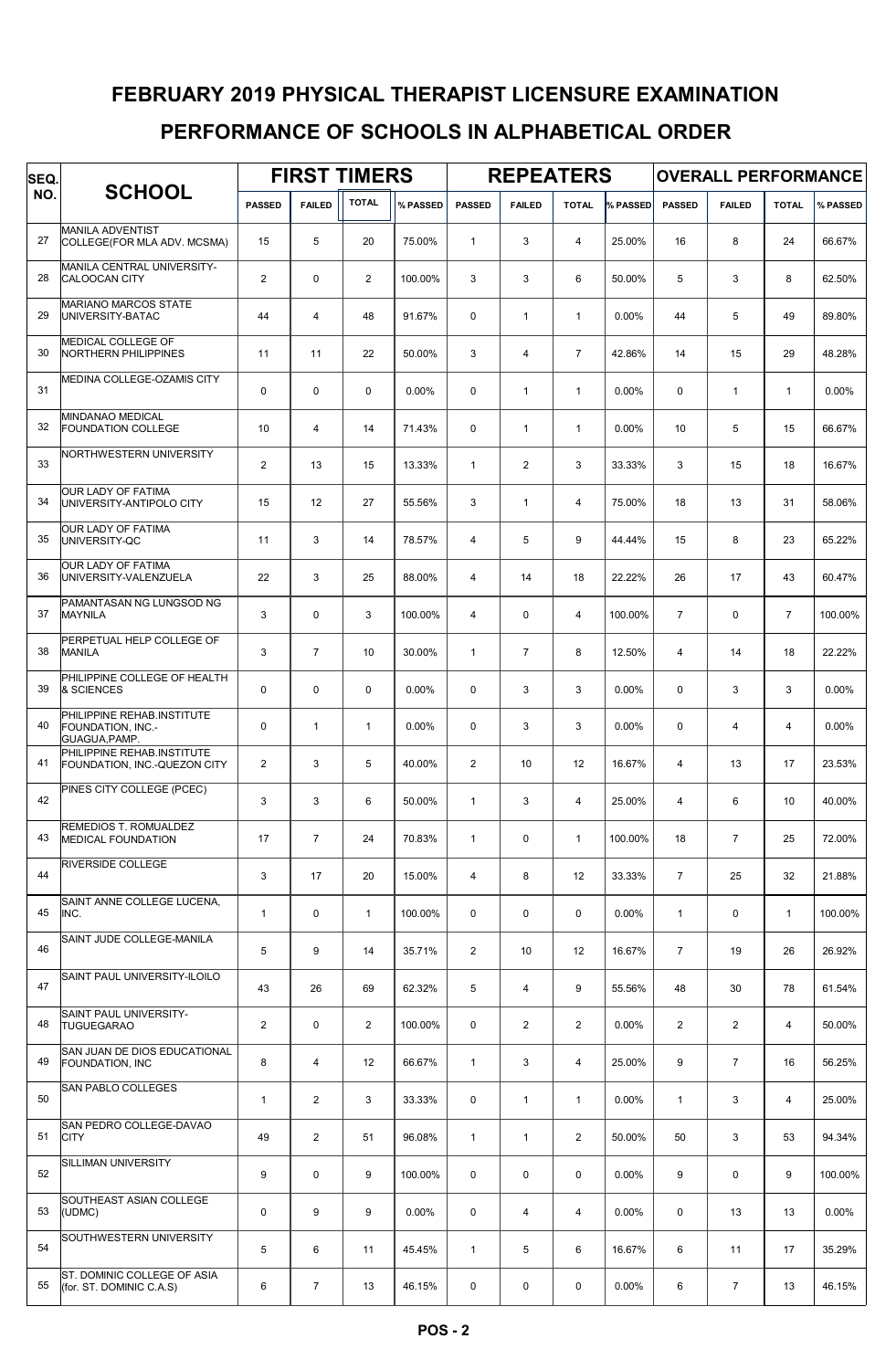## PERFORMANCE OF SCHOOLS IN ALPHABETICAL ORDER FEBRUARY 2019 PHYSICAL THERAPIST LICENSURE EXAMINATION

| SEQ. |                                                                             |                | <b>FIRST TIMERS</b> |                |          |                | <b>REPEATERS</b> |                |          | <b>OVERALL PERFORMANCE</b> |                |                 |          |  |
|------|-----------------------------------------------------------------------------|----------------|---------------------|----------------|----------|----------------|------------------|----------------|----------|----------------------------|----------------|-----------------|----------|--|
| NO.  | <b>SCHOOL</b>                                                               | <b>PASSED</b>  | <b>FAILED</b>       | <b>TOTAL</b>   | % PASSED | <b>PASSED</b>  | <b>FAILED</b>    | <b>TOTAL</b>   | % PASSED | <b>PASSED</b>              | <b>FAILED</b>  | <b>TOTAL</b>    | % PASSED |  |
| 56   | THE FAMILY CLINIC, INC.                                                     | 2              | $\overline{4}$      | 6              | 33.33%   | $\Omega$       | $\mathbf{1}$     | $\mathbf{1}$   | 0.00%    | $\overline{2}$             | 5              | $\overline{7}$  | 28.57%   |  |
| 57   | THE GOOD SAMARITAN<br>COLLEGES-CABANATUAN CITY                              | $\mathbf{1}$   | $\mathbf{1}$        | $\overline{2}$ | 50.00%   | $\mathbf 0$    | $\mathbf{1}$     | $\mathbf{1}$   | 0.00%    | $\mathbf{1}$               | $\overline{2}$ | 3               | 33.33%   |  |
| 58   | <b>TOMAS CLAUDIO</b><br>COLLEGES, INC. (FOR TOMAS<br>CLAUDIO MEM. COL, INC) | $\Omega$       | 4                   | $\overline{4}$ | 0.00%    | $\mathbf 0$    | $\mathbf 0$      | $\mathbf 0$    | 0.00%    | $\mathbf 0$                | $\overline{4}$ | $\overline{4}$  | $0.00\%$ |  |
| 59   | UNCIANO COLLEGES & GENERAL<br><b>HOSPITAL-MANILA</b>                        | $\mathbf 0$    | 0                   | $\mathbf 0$    | 0.00%    | $\mathbf{1}$   | $\mathbf{1}$     | $\overline{2}$ | 50.00%   | $\mathbf{1}$               | $\mathbf{1}$   | $\overline{2}$  | 50.00%   |  |
| 60   | UNCIANO COLLEGES & MEDICAL<br>CENTER-ANTIPOLO                               | $\mathbf 0$    | 5                   | 5              | 0.00%    | $\mathbf{1}$   | $\mathbf{1}$     | $\overline{2}$ | 50.00%   | $\mathbf{1}$               | 6              | $\overline{7}$  | 14.29%   |  |
| 61   | UNIVERSIDAD DE MANILA (CITY<br>COLL. OF MANILA)                             | 2              | 0                   | $\overline{2}$ | 100.00%  | $\mathbf{1}$   | $\mathbf 0$      | $\mathbf{1}$   | 100.00%  | 3                          | 0              | 3               | 100.00%  |  |
| 62   | UNIVERSIDAD DE SANTA ISABEL<br>(COL DE STA ISABEL)                          | 5              | 5                   | 10             | 50.00%   | $\mathbf{1}$   | 5                | 6              | 16.67%   | 6                          | 10             | 16              | 37.50%   |  |
| 63   | UNIVERSITY OF BAGUIO                                                        | 3              | 5                   | 8              | 37.50%   | $\overline{2}$ | $\overline{4}$   | 6              | 33.33%   | 5                          | 9              | 14              | 35.71%   |  |
| 64   | UNIVERSITY OF BATANGAS                                                      | $\overline{7}$ | $\mathbf{1}$        | 8              | 87.50%   | $\mathbf 0$    | $\mathbf{1}$     | $\mathbf{1}$   | 0.00%    | $\overline{7}$             | $\overline{2}$ | 9               | 77.78%   |  |
| 65   | UNIVERSITY OF BOHOL                                                         | $\mathbf 0$    | $\mathbf 0$         | $\mathbf 0$    | 0.00%    | $\mathbf{1}$   | $\overline{2}$   | 3              | 33.33%   | $\mathbf{1}$               | $\mathbf{2}$   | 3               | 33.33%   |  |
| 66   | UNIVERSITY OF LA SALETTE-<br><b>SANTIAGO</b>                                | $\mathbf{1}$   | $\overline{2}$      | 3              | 33.33%   | $\mathbf 0$    | $\mathbf{1}$     | $\mathbf{1}$   | 0.00%    | $\mathbf{1}$               | 3              | 4               | 25.00%   |  |
| 67   | UNIVERSITY OF PANGASINAN                                                    | $\overline{2}$ | $\mathbf 0$         | 2              | 100.00%  | $\mathbf{1}$   | $\mathbf 0$      | $\mathbf{1}$   | 100.00%  | 3                          | 0              | 3               | 100.00%  |  |
| 68   | UNIVERSITY OF PERPETUAL HELP<br><b>SYSTEM DALTA-LAS PINAS</b>               | $\overline{7}$ | $\overline{7}$      | 14             | 50.00%   | 6              | 5                | 11             | 54.55%   | 13                         | 12             | 25              | 52.00%   |  |
| 69   | UNIVERSITY OF PERPETUAL HELP<br><b>ISYSTEM DALTA-MOLINO CAMPUS</b>          | $\overline{2}$ | $\mathbf{1}$        | 3              | 66.67%   | $\mathbf 0$    | $\mathbf 0$      | $\mathbf 0$    | 0.00%    | $\overline{2}$             | $\mathbf{1}$   | 3               | 66.67%   |  |
| 70   | UNIVERSITY OF PERPETUAL HELP<br>SYSTEM-GMA                                  | $\overline{2}$ | $\overline{2}$      | $\overline{4}$ | 50.00%   | $\overline{2}$ | $\overline{4}$   | 6              | 33.33%   | $\overline{4}$             | 6              | 10 <sup>1</sup> | 40.00%   |  |
| 71   | UNIVERSITY OF PERPETUAL HELP<br><b>SYSTEM-LAGUNA</b>                        | 20             | 11                  | 31             | 64.52%   | $\overline{4}$ | 3                | $\overline{7}$ | 57.14%   | 24                         | 14             | 38              | 63.16%   |  |
| 72   | UNIVERSITY OF SANTO TOMAS                                                   | 12             | $\mathbf{1}$        | 13             | 92.31%   | 3              | 0                | 3              | 100.00%  | 15                         | $\mathbf{1}$   | 16              | 93.75%   |  |
| 73   | UNIVERSITY OF THE EAST RAMON<br>MAGSAYSAY MEM MEDICAL CTR                   | 3              | 0                   | 3              | 100.00%  | 6              | 0                | 6              | 100.00%  | 9                          | 0              | 9               | 100.00%  |  |
| 74   | UNIVERSITY OF THE PHILIPPINES-<br><b>MANILA</b>                             | 32             | $\mathbf{1}$        | 33             | 96.97%   | $\mathbf{1}$   | $\mathsf 0$      | $\mathbf{1}$   | 100.00%  | 33                         | $\mathbf{1}$   | 34              | 97.06%   |  |
| 75   | <b>VELEZ COLLEGE</b>                                                        | $\overline{7}$ | $\mathbf 0$         | $\overline{7}$ | 100.00%  | 4              | 2                | 6              | 66.67%   | 11                         | $\overline{2}$ | 13              | 84.62%   |  |
| 76   | VIRGEN MILAGROSA UNIVERSITY<br><b>FOUNDATION</b>                            | $\mathbf{1}$   | 5                   | 6              | 16.67%   | $\mathbf{1}$   | 9                | 10             | 10.00%   | $\overline{2}$             | 14             | 16              | 12.50%   |  |
| 77   | <b>WESLEYAN UNIVERSITY-</b><br>PHILIPPINES-CABANATUAN CITY                  | 8              | $\mathbf{1}$        | 9              | 88.89%   | 0              | $\mathsf 0$      | 0              | 0.00%    | 8                          | $\mathbf{1}$   | 9               | 88.89%   |  |
| 78   | WORLD CITI COLLEGES, QUEZON<br>CITY(QUEZON CITY M.C.C)                      | 5              | $\mathbf{1}$        | 6              | 83.33%   | $\mathbf{1}$   | $\mathsf 0$      | $\mathbf{1}$   | 100.00%  | 6                          | $\mathbf{1}$   | $\overline{7}$  | 85.71%   |  |
|      | <b>OVERALL TOTAL</b>                                                        | 669            | 329                 | 998            | 67.03%   | 103            | 186              | 289            | 35.64%   | 772                        | 515            | 1,287           | 59.98%   |  |

#### xxxxxxxxxx N O T H I N G F O L L O W S xxxxxxxxxx

Any discrepancy in the report is not intentional on the part of the Commission, but rather due to miscoding of school codes by the examinees themselves. Concerned schools may write the Commission for correction.